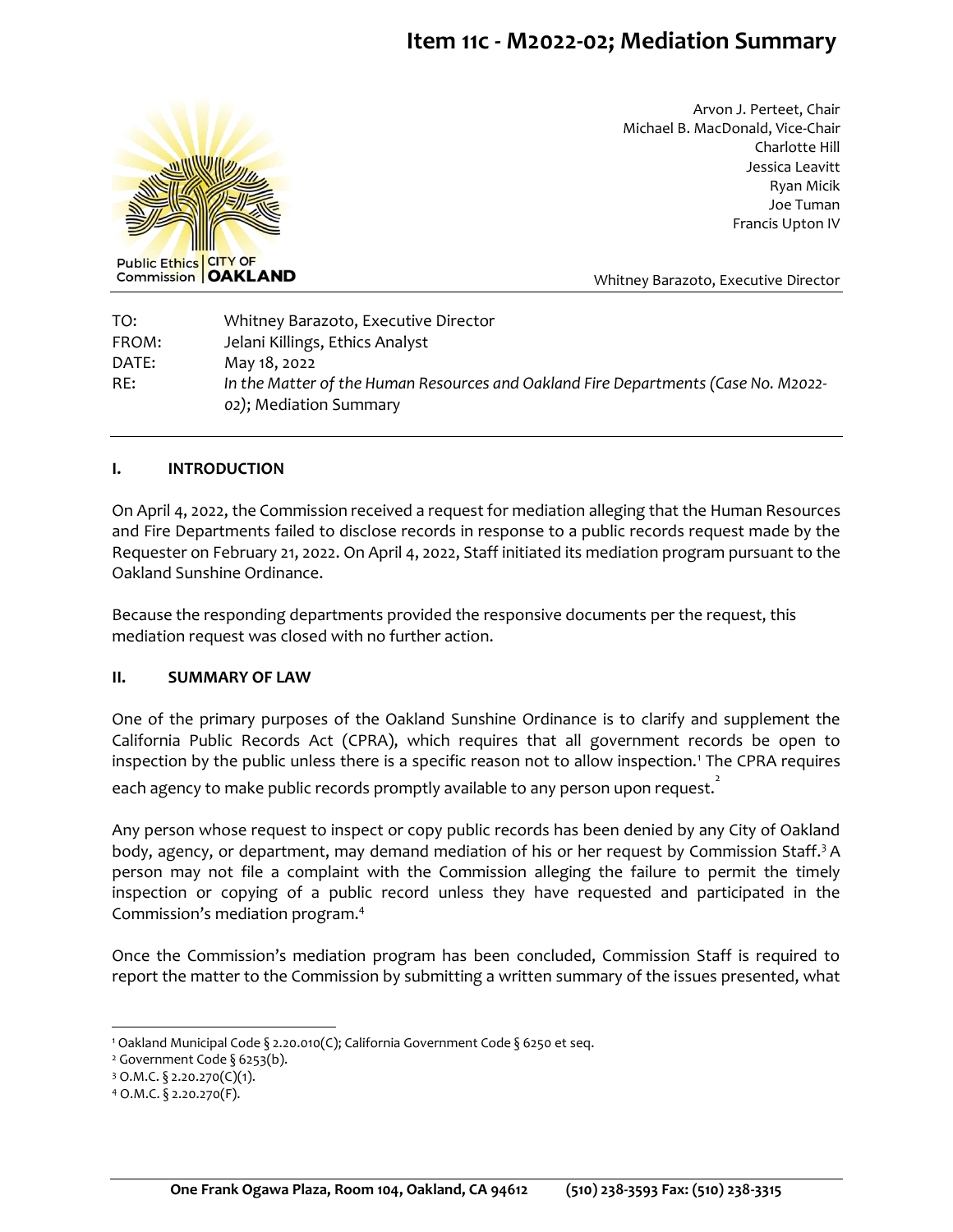efforts were made towards resolution, and how the dispute was resolved or what further efforts Commission Staff would recommend to resolve the dispute.<sup>5</sup>

### **III. SUMMARY OF FACTS**

On February 21, 2022, the City received, via NextRequest, the following public records request (No. 22- 1351):

I wish to request the data on positivity rate of Covid-19 in the City of Oakland from all City employees. I also wish to request a separate audit for Oakland Fire Department as well. Please include the percentage of employees vaccinated and unvaccinated; who has tested positive for Covid-19 in the report.

The audit timeline I wish to see are from: August 01, 2021 to current December 13, 2021 to current

The second part of my request is the contact tracing data. With the City actively completing contact tracing, how many notices where sent out to employees of a possible exposures. The audit timeline I wish to see are from: August 01, 2021 to current December 13, 2021 to current

I do not wish to have any names or private information disclosed. I wish to have just the City's raw numbers during this time of the pandemic.

On February 22, 2020, the Human Resources Department responded to the Requester via NextRequest stating:

Thank you for submitting a request for public records through the City of Oakland's NextRequest system. Your request will be delivered to the appropriate City Departments or Officials.

The City of Oakland is committed to transparency and to providing you with a full and timely response to your request. If we need to clarify your request in order to provide a complete response, we will contact you directly or post a reply in NextRequest.

If you have any questions, you may contact the department liaison assigned to your request.

In addition, the Human Resources also replied:

The City will not produce records covered by Government Code Section 6254(c), which exempts "Personnel, medical, or similar files, the disclosure of which would constitute an unwarranted invasion of personal privacy."

<sup>&</sup>lt;sup>5</sup> Complaint Procedures  $\S$  IV (C)(5).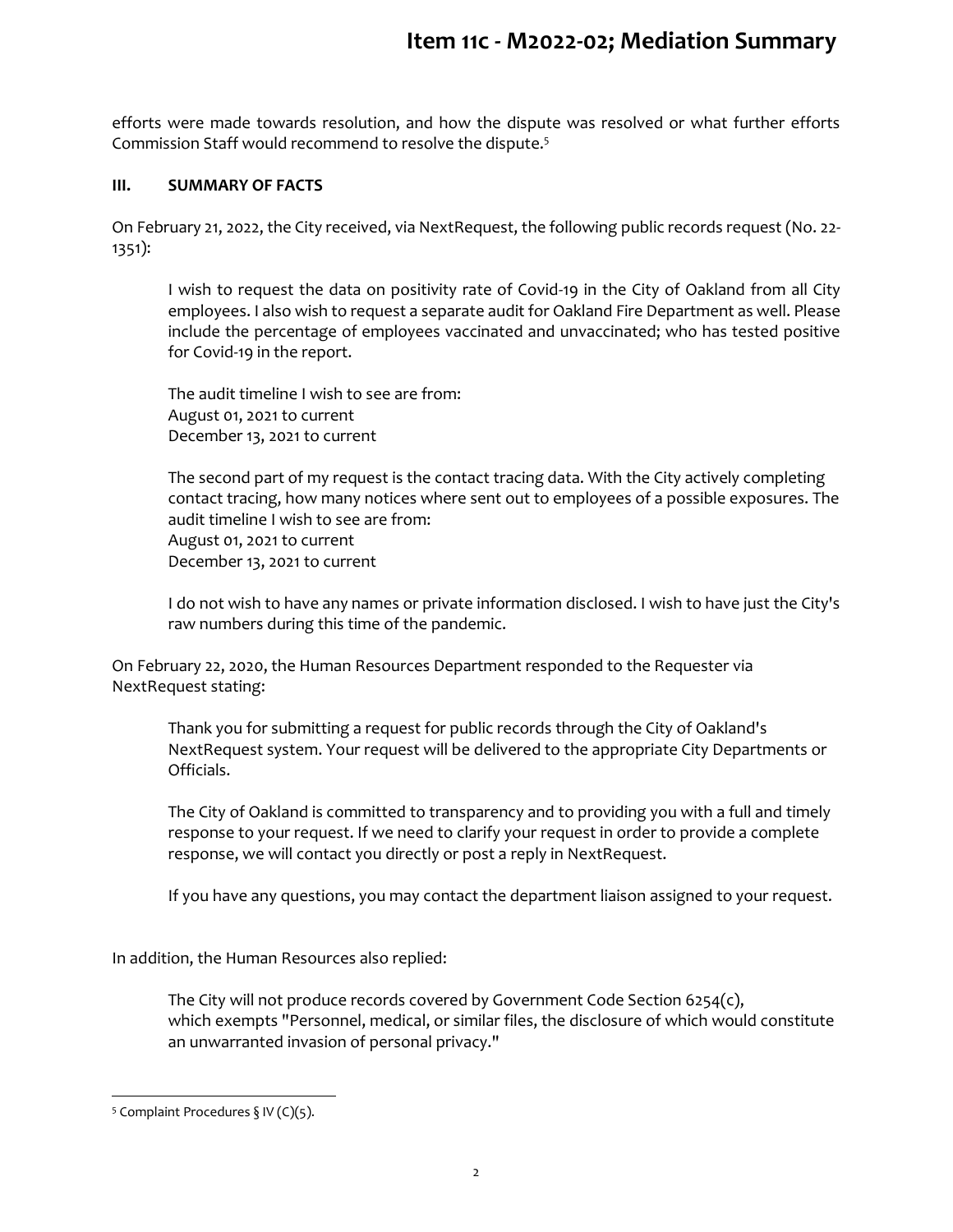On, February 22, 2022, the Requester responded stating:

Please let me be clear. I am requesting statistical data of positivity cases on Covid-19 for Oakland employees. Please refer back to the dates and the last part of my email. I am not looking for private information of any employee as what you cited. Government code section  $6254(c)$ . Please help me process this request. Should there be any questions, I can be contacted at 707-330-7943. Thank you

On March 11, 2022, after receiving no further correspondence, the Requester followed up stating:

Good morning, I am following up with my records request on the Statistical data of positivity cases for the vaccinated vs unvaccinated of all city employees. The deadline was March 3rd and I haven't gotten a response as of yet.

On April 4, 2022, the Commission received a complaint alleging that the Human Resources and Fire Departments had failed to provide the requested documents in response to public records request No. 22-1351.

On April 4, 2022, Staff initiated its mediation program and notified the Human Resources and Fire Departments of the mediation request.

On April 6, 2022, the Fire Department responded to the Requester via NextRequest stating:

Hello,

Thank you for submitting a request for public records through the City of Oakland's NextRequest system.

Recently, there was a transition in Fire Department responsibility for Public Records Requests, and we apologize for the delay in responding to you.

The City of Oakland is committed to transparency and to providing you with a full and timely response to your request. If we need to clarify your request in order to provide a complete response, we will contact you directly or post a reply in NextRequest.

Thank you very much for your patience.

Respectfully,

OFD

On April 7, 2022, the Fire Department requested an extension stating:

Additional time is required to answer your public records request. We need to search for, collect, or examine a large number of records (Government Code Section 6253(c)(2)).

We hope to have an update or have the information requested by  $4/14/22$ .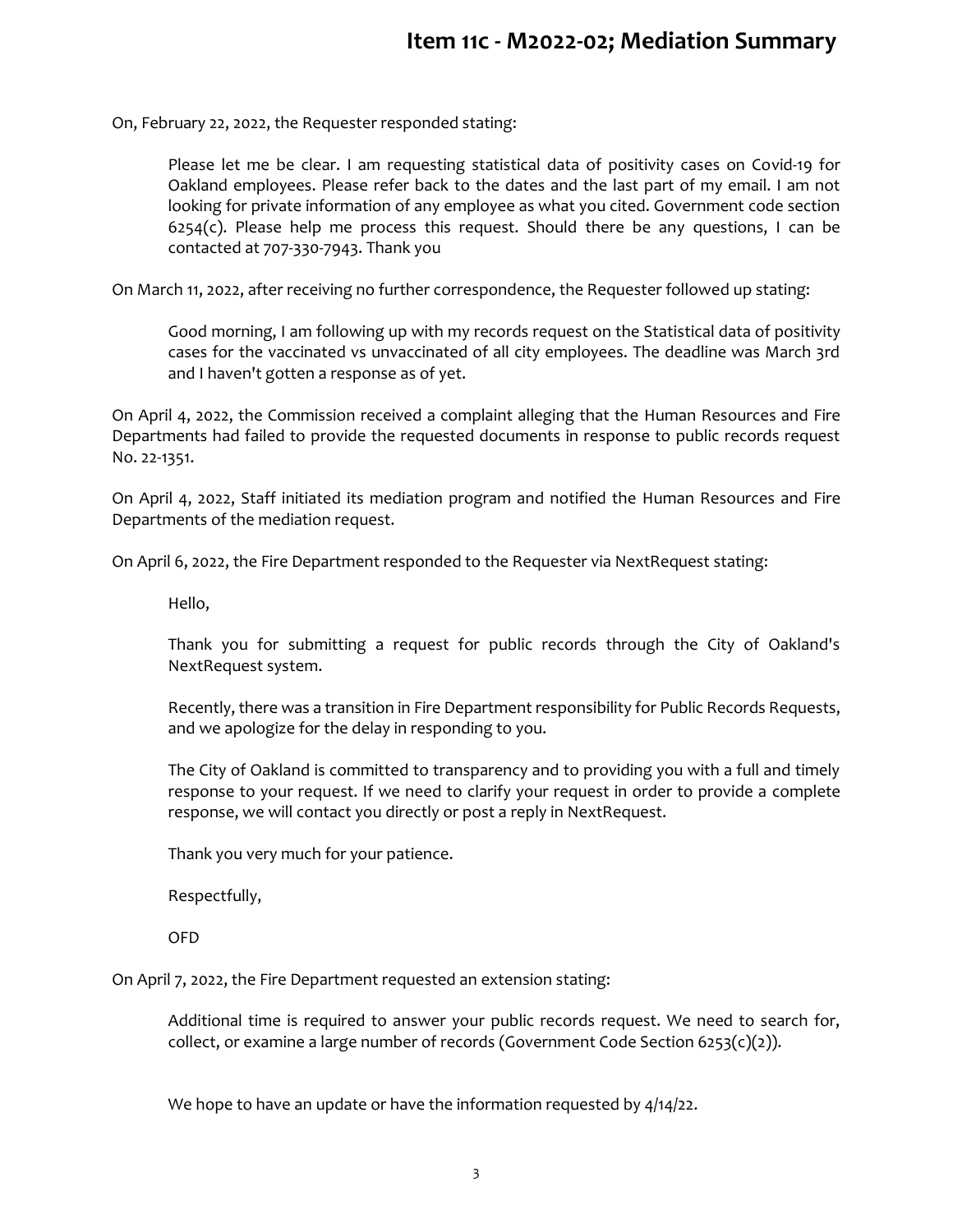## **Item 11c - M2022-02; Mediation Summary**

On April 11, 2022, the Human Resources Department released a 4-page document that included graphs and tables of positive COVID cases by year and City departments stating:

Regarding "data on positivity rates", Risk Management does not have responsive documents. Similarly, regarding a "separate audit for Oakland Fire Department", Risk Management does not have responsive documents. Finally, for the last request, "many notices where sent out to employees of a possible exposures", Risk Management does not have responsive documents. Although we do not have documents responsive to the request, I have included below the positive COVID cases broken out by month.

On April 11, 2022, the Requester responded:

Can you help me clarify what is meant by responsive documents? Risk Management has access to the City Employee Vaccine Portal where all city employees submitted their vaccine status. How many vaccinated employees tested positive vs. unvaccinated employees from August 2021 to current date?

On April 12, 2022, the Fire Department released an excel spreadsheet that included positive COVID cases stating:

OFD has released your first request. The second part of your request is being worked on and we will release as soon as it is complete.

On April 13, 2022, OFD release an additional excel spreadsheet that included the number of contact tracing notifications sent out. In addition, the Fire Department stated:

OFD has released the second part of your request. OFD has no more records responsive to this request.

On April 14, 2022, the Human Resources closed the public records request stating:

We released all of the requested documents.

On April 29, 2022, Staff followed up with the Requester via email to confirm if they had received all the requested documents and that, if so, staff would be closing the mediation request.

On April 29, 2022, the Requester responded to staff stating:

Thank you for following up. Regarding my public records request of 22-135, the city did provide me with 3 documents. Unfortunately, it was incomplete. One of my main request was for the statistical data of vacc vs unvacc for all the city employees. OFD was the only dept that was able to provide this record info vacc and unvacc stats.

The reason that the city couldn't provide any more info on this topic was because, they didn't have any more "responsive documents."